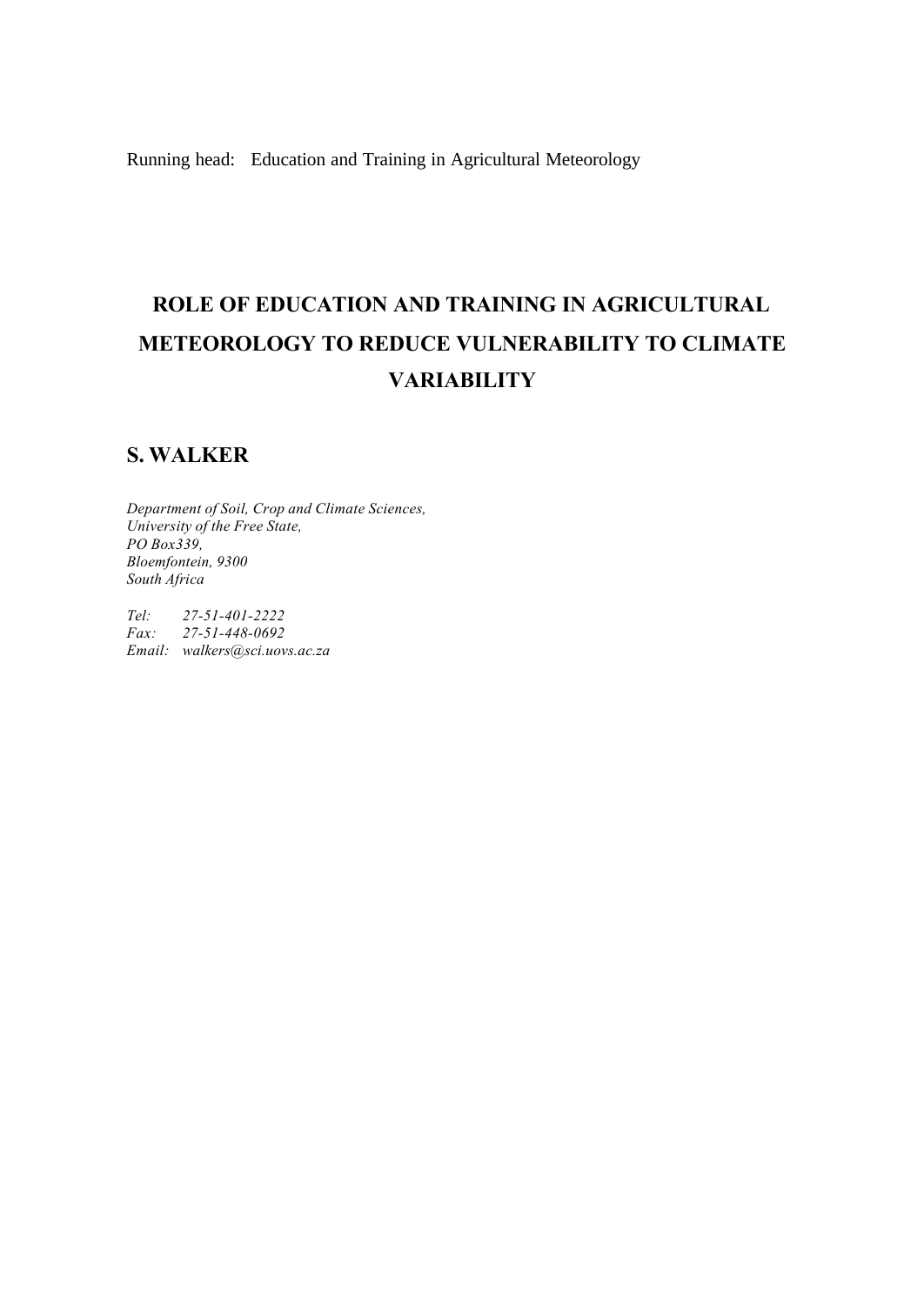# **ROLE OF EDUCATION AND TRAINING IN AGRICULTURAL METEOROLOGY TO REDUCE VULNERABILITY TO CLIMATE VARIABILITY**

# **S. WALKER**

*Department of Soil, Crop and Climate Sciences, University of the Free State, PO Box339, Bloemfontein, 9300 South Africa*

## **Abstract**

Agricultural meteorologists are concerned with many operational aspects of the effects of climate on livestock and crop production. For them to continue to make a contribution to the economy of a country they must continually sharpen their skills and remain updated on the latest information available. Training should include a variety of skills including transferable skills (e.g. communication, numeracy), professional skills (including cognitive skills) and information technology skills. Problem-based learning can be used to promote critical thinking, decision making and analytical skills. More use should be made of Computer Aided Learning for agricultural meteorologists' in-service training. In particularly the Internet or CDs could be used to disseminate specific recently developed techniques and applications to improve the understanding of the variability in the climate and its effect on agricultural production. Examples that can address the vulnerability of farmers include crop-climate matching, the use of indices, crop modelling and risk assessment together with seasonal outlooks. A strategy needs to be formulated to address these needs and implement changes in the education and training of agricultural meteorologists.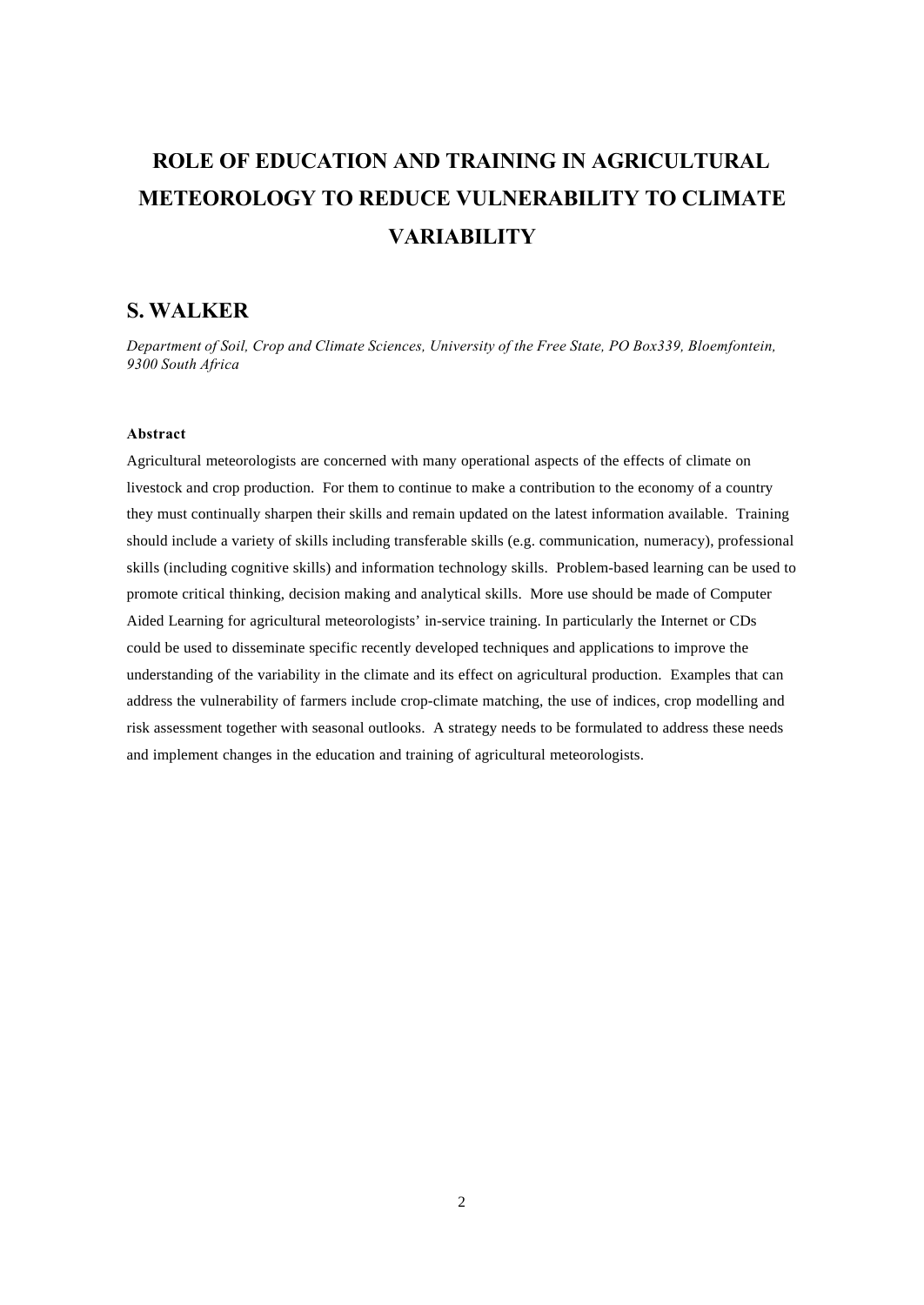### **1. Introduction**

Agricultural meteorology as an applied science is an important field of study that brings together the effects of the climate and weather on agricultural production of both crops and livestock. Most of the population is affected by the variability in the climate both on a daily and annual basis. This does not exclude the agricultural community – both livestock and crop production farmers are affected by the extremes in climate and the variability about the mean often causes crop losses. In many areas of the world the variability about the mean is large, presenting additional problem for the farm managers to overcome. If the agricultural meteorologists are to help these farmers then they need to remain up-to-date on all the current issues around climate change and technology advances. But more importantly they need to work at applying the predicted changes in a practical manner to the local farming systems. For this to be realised the agricultural meteorologists must receive in-service training and be able to attend short courses to sharpen their skill and learn new ones.

Some of the needs can be addressed in a generic way, as they are life skills that are applied in agricultural meteorology and are transferable skills. These include numeracy, communication and general computer skills. However, there are many specific scientific skills that are highly specialised in the areas of meteorology, climate analysis, and agricultural sciences that need to be addresses specifically for the agricultural meteorologists.

Due to the fact that there are so many advances in the field of climate change, prediction and analysis it becomes necessary that the agricultural meteorologists must also receive scientific input on these new aspects to be able to maintain an effective service to the community. This means that they need to attend frequent update sessions where they are continually challenged to refresh their knowledge base by one or other means.

As long as the agricultural meteorologist has a good firm science background then many maybe able to maintain contact with the current developments in climate science and be able to proceed alone, however, these people will be in the minority. They need to be able to be taught good logic procedures that would stand them in good stead for understanding future developments and remain up-to-date. So the undergraduate education needs to be of such a nature so as to ensure that they have a firm base on which to build in the future. During the undergraduate studies, the students need to prepared for the workplace as far as skills are concerned – both life skills and specific agricultural meteorology skills as well as being equipped to be able to keep abreast of the future developments in the science of agricultural meteorology in general.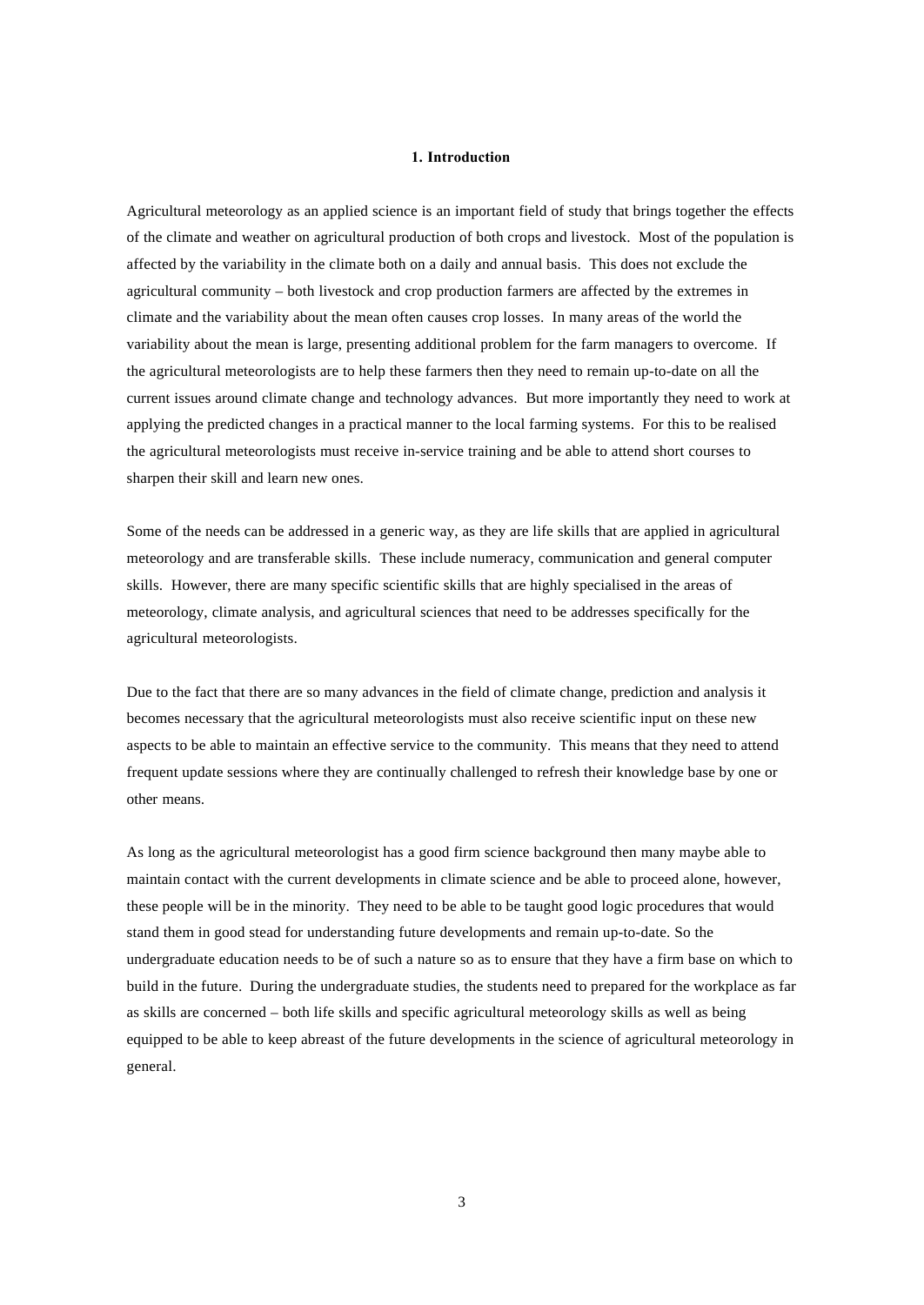The training requirements should not only focus on those who have received specific undergraduate training in agricultural meteorology but should also give attention to those who are now working in the area although trained in some related disciplines. Here the need is somewhat greater as there are many people who fall into this bracket. Some of the science specific skills may need attention, as the meteorology is bases on sound physical, mathematical biological and statistical principles (Lomas, Milford & Mukhala, 2000). If this background is lacking, then it will be hard for the students to catch-up and understand the science at a more advanced level.

Therefore the training requirements should be developed at a range of levels including school, technical, undergraduate, and graduate levels. Another matter that should receive attention is the informal training level of the general public who have a vested interest in the interpretation of climatic analysis and the application to their specific area of expertise. In order to promote the use of climatic data in agricultural applications – the agricultural meteorologists should have a wide range of interest and influence. This would enable them to take the complicated scientific principles and interpret them for the man in the street. This would promote much goodwill in the communities and also support for the continuation of the weather services in many countries.

The aim of this paper is to address some of the options available to educators to prepare the agricultural meteorologists to address the variability of the climate and its effect on agricultural production systems.

#### **2. Skills Training**

If the agricultural meteorologists are to make an impact on the livelihood of the community despite the variability of the climate they need basic skills and professional skills to be sure to deliver the correct message. There are several different types of skills that need to be included in the further education programmes. These include the transferable skills (e.g. communication, numeracy) and professional skills (including cognitive skills) and information technology skills (e.g. retrieval of weather data sets) (Gibbs, undated). If the agricultural meteorologists are to succeed in their jobs and remain up with current developments then all these skill are necessary. Many of them probably have developed their own life skills through other situations, but sometimes they need to be made aware that those life skills are actually transferable into the present situation. For example, communication skill will have been developed during adolescence and as a young adult. These may need to be sharpened together with some professional skills to communicate technical materials with the different client groups. Slightly different skills maybe used when speaking to a group of scholars compared to a group of farmers or a group of professional business people.

The training of the Agricultural Meteorologists should also address the information gathering skills, as this will enable them to retrieve the latest information from various sources and includes evaluating the sources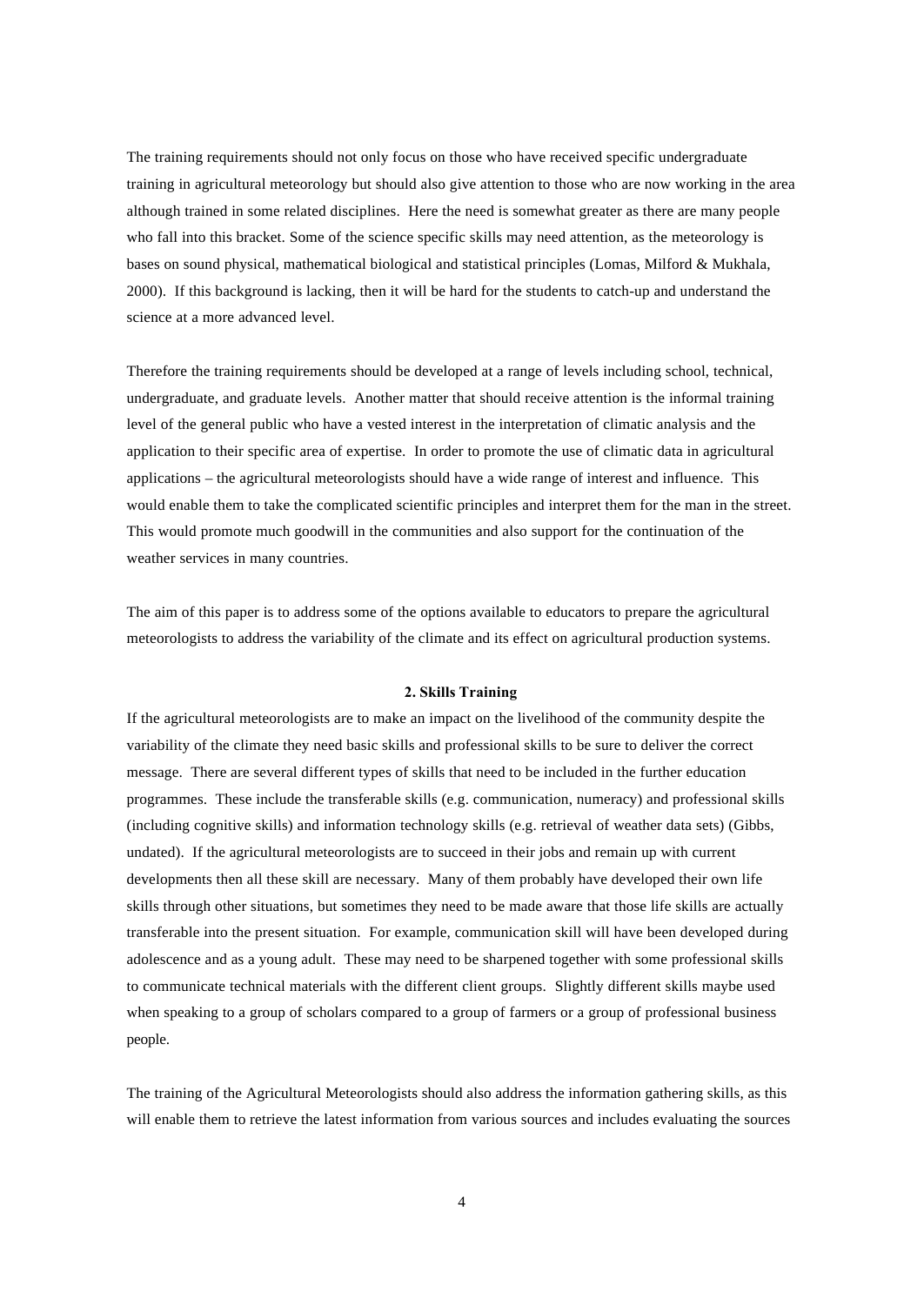and interpretation of the data (Gibbs, undated). These skills should include traditional library skills as well as networking skills and the ability to use contemporary technology. This will enable them retrieve the necessary information from a local or national source or library and obtain it in a useful format. However, in this day of modern electronic technology, they should have computer skill at a level that would allow them to search the Internet and download the relevant information and data. These skills would need to include basic computer literacy, spreadsheet and word processing skills. In addition, they should also develop the necessary skills to "surf the web" and be able to discern the difference between scientifically sound or correct information and poorly grounded information. It will also be necessary for some of them to acquire skills related to Geographic Information Systems (GIS) and statistical packages and international databases.

Once the agricultural meteorologists has acquired the information or data they will need to transform it into something that is useful for the local consumer. This can require other skills such as interpretation as well as sifting the relevant data and that of which is of no consequence. These skills will be considered under professional skills, as they will most probably be related to the specific areas of expertise that the users are working in. Other transferable skills need are in basic communication – such as giving an public address, preparing a handout or listening to the audience and being able to formulate an answer to the questions. Perhaps these skills also need to be addressed to improve the transfer of information.

The type of professional skills need to assess the vulnerability of a community to the variability of the climate will be those of integration and simulation where different scenarios will be compared and contrasted in a logical manner and then explanations or causes can be found. So the students need to be exposed not only too much information –, as this alone will not ensure that they can extrapolate it to there own situation. They need to be taught to reflect and apply the theory to specific problems. So that they can take the theoretical information and argue how it is relevant to the problem faced and then by evaluation and reflection be able to deduce a logical solution or a number of options available to address the problem. One would also need to learn how to evaluate the various options and to follow through to predict the consequences of the various options. These skills are not usually acquired under the normal teaching approach which often focuses on memorisation, identification and description of the situations or conditions ( Biggs, 1999). This type of surface learning need to be supplemented with deep learning that will stimulate the adoption of the required skills. One of the methods of stimulating the deep learning is the problem-based learning (Boud & Feletti, 1999). In a typical problem-based learning situation the student will be faced with a typical problem and then guided through the necessary steps to acquire the skills need to solve the problem. The students need to begin to pull together isolated knowledge, skills and experience into a holistic in-depth understanding of the conditions and situation. This will enable them to develop a strategy for a structured approach to problem solving. This problem based learning makes active use of the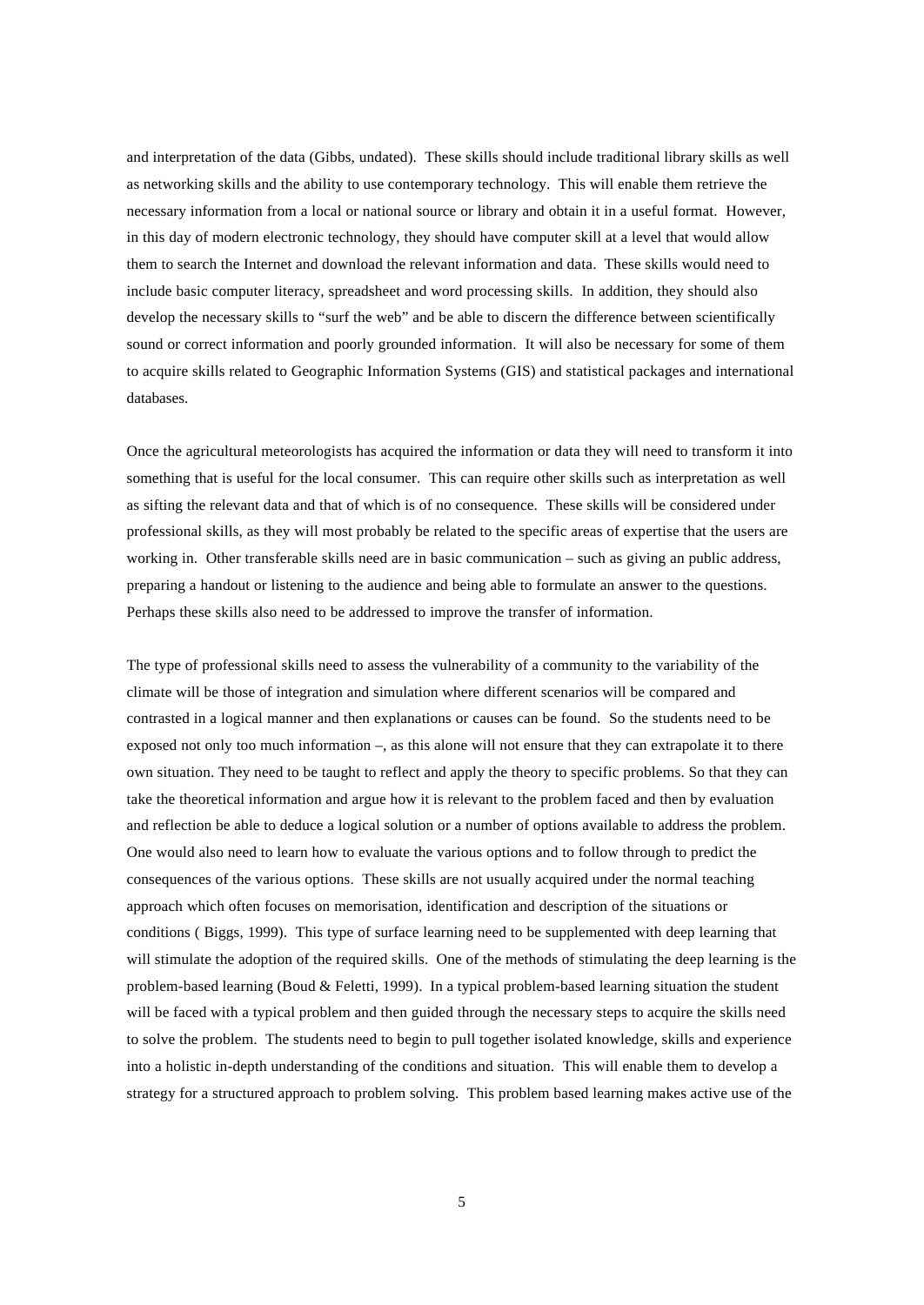students' existing knowledge (Boud & Feletti, 1999) which in turn encourages the student to gain confidence and therefore be able to succeed sooner.

So although the specific technical meteorological skills are needed, sometimes the general professional, information and transferable skills are in need of further development. If these skills can be addressed and applied to the variability of the climate in a certain area to address the specific needs and requirements of the clients – then agricultural meteorologists will be able to address the problem and provide some solutions for their clients.

#### **3. Computer Aided Learning (CALMet)**

There is considerable expertise available throughout the world on the variability of climates and the effect on communities, however mostly it is not communicated widely to other similar areas. As the electronic communication technology improves it is possible to share information and experiences and data with many other people around the world. Computer aided learning provides an opportunity to use CD or the Internet to develop self-paced modules on any topic of interest. The use of computer aided learning in meteorology has mainly be confined to the synoptic weather patterns and daily weather predictions (Floor, 2001). As the various systems become more widely used, modules will be developed and this method of learning will be expanded into other areas including agricultural meteorology (Spangler, & Fulker, 2001). This could become a highly efficient method of teaching the agricultural meteorologists many of the skills and techniques need to assess the variability of the climate and to address it with possible solutions

#### **4. Examples of Professional Expertise Training**

To show the application of the above logic some specific examples will be given of the types of applications that could be taught to agricultural meteorologists to empower them to make a contribution to decreasing the vulnerability of the community.

### **4.1 Crop-climate matching**

Crop – climate matching can be used to select the most suitable crop for specific climatic conditions. All the aspects of the situation need to be considered including the socio-economic acceptability of the alternatives to the community (FAO, 1990). An approach that can be takes is to characterise the specific crop requirements from the perspective of the climate (Doorenbos & Kasaam, 1979; Doornebos & Pruit, 1992). Then the ecotope must also be described and defined in similar terms (Sys, et al, 1991) so as to determine the potential of the environment for crop production. It is important at this stage to identify the limitations of both the cropping systems and the environmental conditions and also to clarify the predicted changes. The logic is then followed whereby the most limiting fact must be satisfied first and then the others can be considered. For example, in many climates the length of the growing season is a limiting factor for crop selection due to first and last frost dates. These matters need to be considered using probabilities of extreme occurring and then a suitable crop or cultivar can be selected..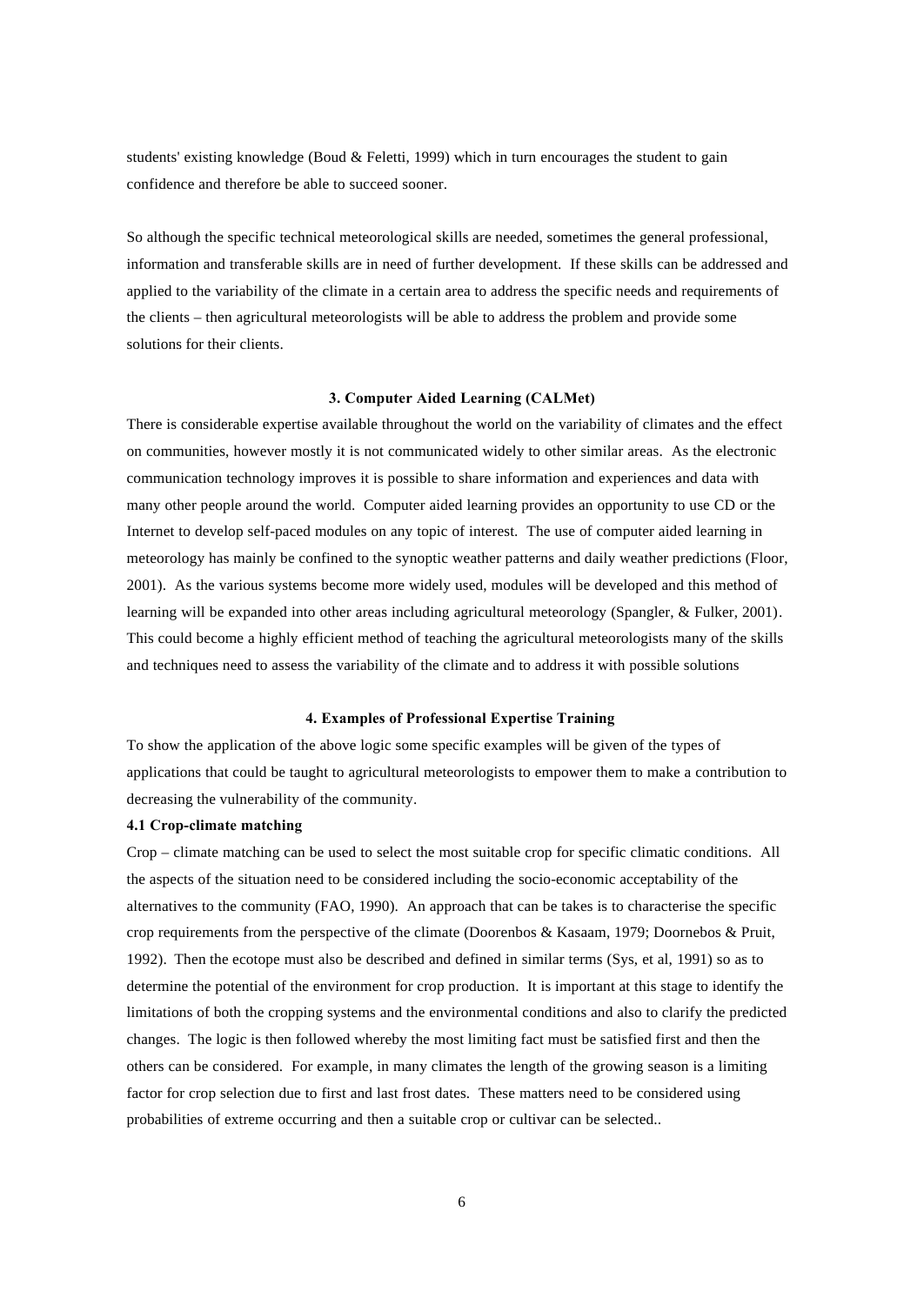#### **4.2 Use of indices and crop models**

In operational agricultural meteorology much use has been made of climate based indices to assess and integrate the effect of the environment. Many of them have been developed from an empirical perspective and do not really represent the cause and effect relationships. Under these circumstances they will inevitability fail under some conditions so that the boundary conditions should be careful defined (Rosenberg, Blad, & Verma, 1983). Among the most common is the use of thermal time calculations for prediction of the flowering and maturity dates of crops (McMaster & Wilhelm, 1997). Such an index can be used with the long-term climate data to make recommendations for cultivar choice and select planting dates. However it is difficult to include the climate variability into such calculations and still make it easily understood at the farmers' level. This can however be addressed by the used of deterministic crop models together with the long-term data and provide improved recommendations (Singels, & de Jager, 1991).

#### **4.3 Risk assessment and seasonal outlooks**

Risk can be defined in various ways and should be considered from the communities' perspective using the available long-term weather data. Communities face different circumstances and have different historical experience so they can be classified as risk adverse or risk susceptible (Anderson & Dillion, 1992). The climate data can be used together with modelling techniques to develop cumulative distribution curves of probabilities of obtaining a certain yield under certain conditions (Muchow, Hammer, & Carberry, 1991). These curves have been used to advice farmers on selection of cropping systems or choice of crops or tillage practices. As the seasonal outlooks improve (Mason, Joubert, Cosjin & Crimp, 1996). and become more readily available they can make a contribution to reduce the vulnerability of the communities to extreme weather events (Walker, Mukhala, van den Berg & Manley, 2001). If these probabilities can be used in conjunction with the seasonal outlook then it is possible to take into consideration some degree of the variability of the climate in a specific place and to make a recommendation to the producers in that area.

#### **5. Conclusions**

There should be no question as to the fact that education and training must be used to empower and equip the agricultural meteorologists to address the variability of the climate and it's effect on many communities around the world. At the present time there is a large gap between the state of the art in the world as a whole and the information and knowledge that is available and used at an operational level. A strategy needs to be developed to begin to form a network that will rectify this serious situation. One of the most promising methods to address this would be to introduce a problem-based curriculum into the formal education system for both undergraduate and graduate studies. The use of computer-aided learning modules made available on CD or the Internet would be a good approach to distributing the information and allowing the agricultural meteorologists in the work place to access the latest technologies and information. There are various methods available that can be used to classify the variability in the climate and its effect on vulnerable communities and these need to be made available to all national meteorological